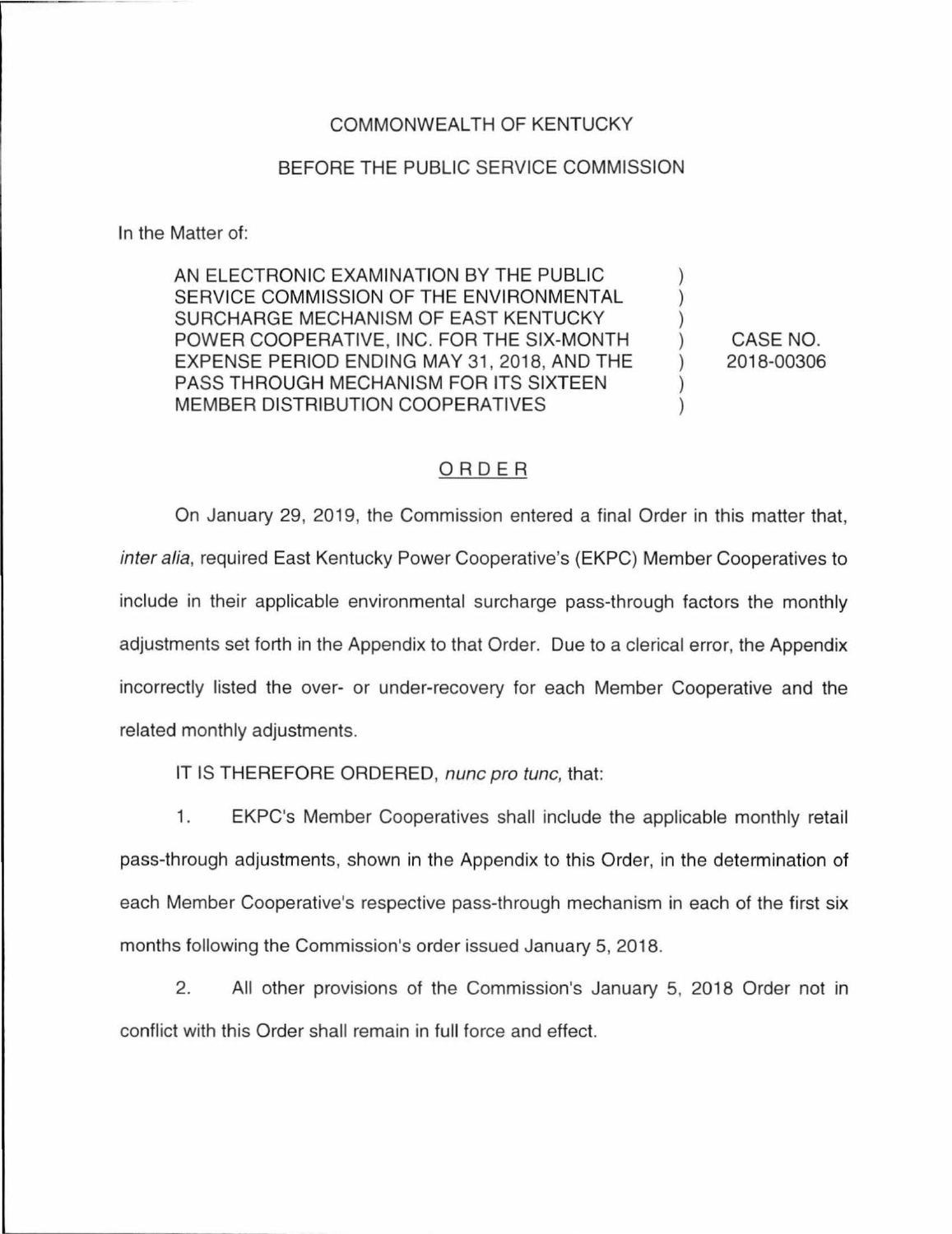By the Commission

|                    | <b>ENTERED</b> |                        |
|--------------------|----------------|------------------------|
| FEB 07 2019        |                |                        |
| SERVICE COMMISSION |                | <b>KENTUCKY PUBLIC</b> |

ATTEST:

There R. Punso

Executive Director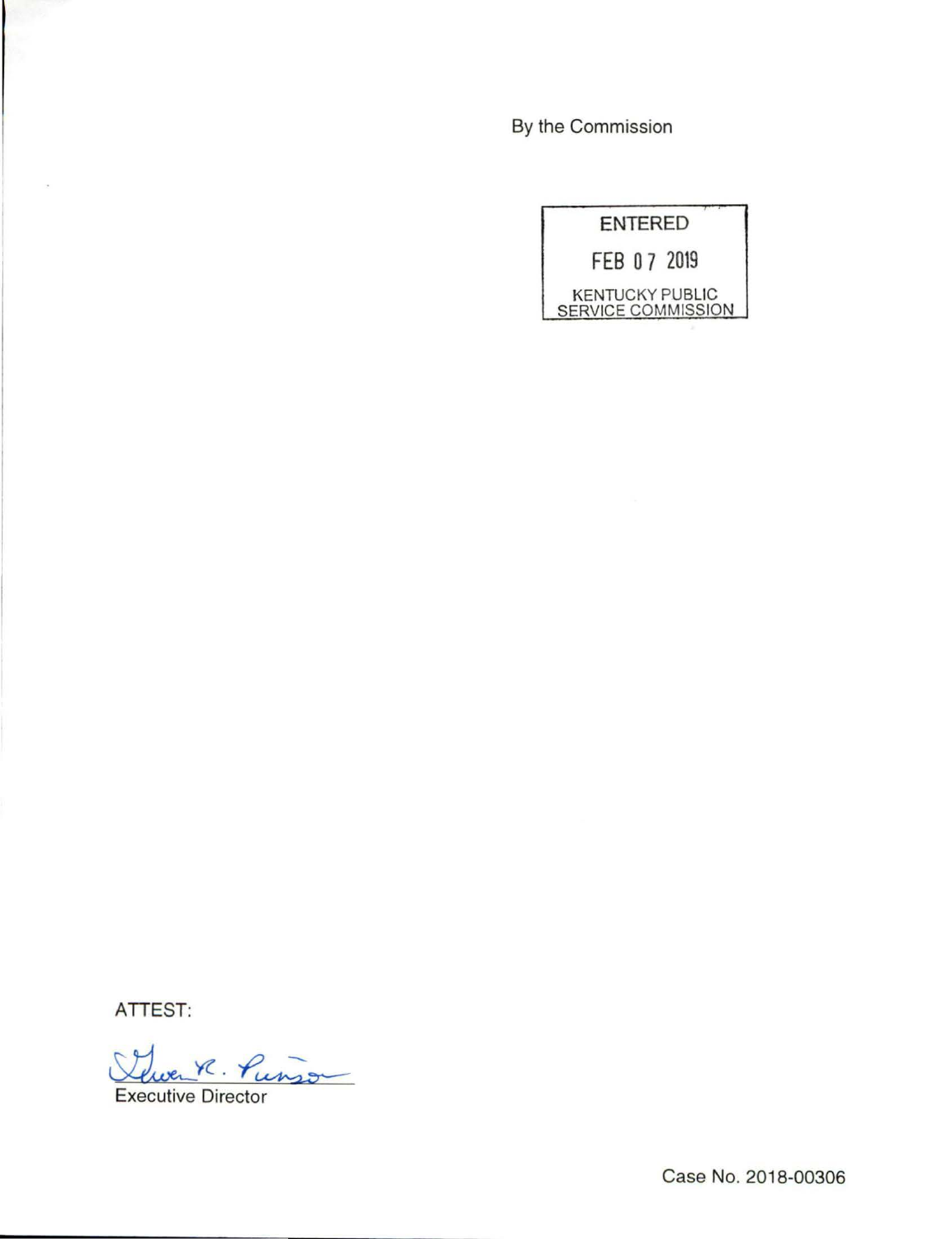## APPENDIX

# APPENDIX TO AN ORDER OF THE KENTUCKY PUBLIC SERVICE COMMISSION IN CASE NO. 2018-00306 DATED **FEB 0 7** <sup>2019</sup>

## Member Cooperatives' Adjustments to Monthly Pass-Through Mechanism

The EKPC Member Cooperatives shall include the following monthly adjustments in the determination of the applicable pass-through factors for the first six months after the Commission's order issued January 5, 2018.

|                                       | <b>Total Amount of</b><br><b>Over-Recovery</b> | <b>Monthly Amount</b><br><b>To Be Returned</b> | Monthly<br><b>Bill Impact</b> |
|---------------------------------------|------------------------------------------------|------------------------------------------------|-------------------------------|
| <b>Big Sandy RECC</b>                 | \$6,543                                        | \$1,091                                        | \$0.07                        |
| <b>Blue Grass Energy Cooperative</b>  | \$373,637                                      | \$62,273                                       | \$0.80                        |
| <b>Cumberland Valley Electric</b>     | \$113,416                                      | \$18,903                                       | \$0.72                        |
| <b>Farmers RECC</b>                   | \$105,568                                      | \$17,595                                       | \$0.51                        |
| Grayson RECC                          | \$66,144                                       | \$11,024                                       | \$0.68                        |
| Inter-County Energy Cooperative Corp. | \$4,663                                        | \$777                                          | \$0.03                        |
| <b>Nolin RECC</b>                     | \$56,052                                       | \$9,342                                        | \$0.21                        |
| Salt River Energy Cooperative Corp.   | \$143,471                                      | \$23,912                                       | \$0.36                        |
| <b>Shelby Energy Cooperative</b>      | \$157,333                                      | \$26,222                                       | \$1.03                        |
| South Kentucky RECC                   | \$435,336                                      | \$72,556                                       | \$0.80                        |
| <b>Taylor County RECC</b>             | \$4,885                                        | \$814                                          | \$0.02                        |

|                                  | <b>Total Amount of</b> | <b>Monthly Amount Monthly</b> |        |
|----------------------------------|------------------------|-------------------------------|--------|
|                                  | <b>Under-Recovery</b>  | To Be Collected Bill Impact   |        |
| <b>Clark Energy Cooperative</b>  | \$26,246               | \$4,374                       | \$0.15 |
| Fleming-Mason Energy Cooperative | \$193,529              | \$32,255                      | \$1.08 |
| <b>Licking Valley RECC</b>       | \$41,610               | \$6,935                       | \$0.32 |
| Owen Electric Cooperative        | \$294,493              | \$49,082                      | \$0.35 |
| Jackson Energy Cooperative       | \$6,109                | \$1,018                       | \$0.01 |